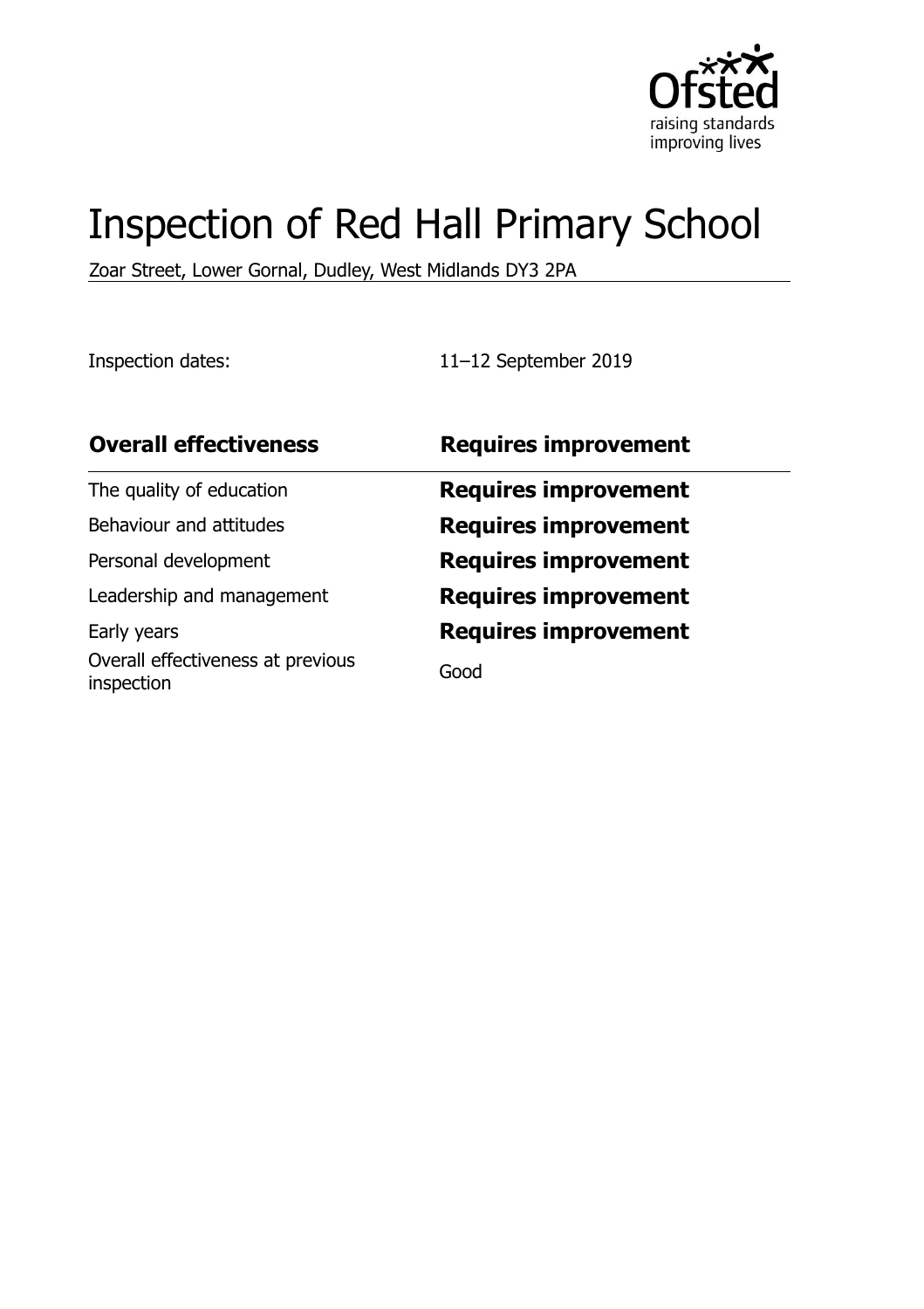

# **What is it like to attend this school?**

This is a friendly and welcoming school. It is improving after declining since the previous inspection. Pupils told us that they enjoy school and agree that 'Everyone gets on well together.' Parents and carers value the marked difference the headteacher has made for all pupils in a short time. But, in the headteacher's words, 'There is still work to do.' Inspectors agree. Expectations for all pupils need to be higher.

Pupils feel safe at school. They have a good understanding of online safety and stranger danger. Leaders take pupils' safety very seriously. The school is on a split site, divided by a main road. Pupils are taught about road safety as soon as they start school.

A new approach to managing behaviour is working well. Staff and pupils say that behaviour has improved since the new headteacher joined the school. Pupils and teachers, including supply teachers, say that the system is clear and followed in all classes. However, some pupils give up easily when work is too difficult or play around when work is too easy.

Pupils say bullying is rare. Adults deal with any incidents quickly. Anti-bullying ambassadors are also on hand at playtime to make sure bullying does not happen.

#### **What does the school do well and what does it need to do better?**

Leaders and staff know the curriculum needs improving and have begun to make changes. To date, planning in mathematics and physical education (PE) is better than in other subjects. Activities build up pupils' knowledge and skills gradually. Planning also caters for pupils in mixed-aged classes. This means that pupils achieve well in these subjects.

Sequential planning is less well developed in other subjects. Teachers do not have a clear understanding of what pupils should know by the end of each year group in all subjects. For example, pupils do not achieve well in writing. This is because ageappropriate writing skills are not covered or built up steadily. This means that pupils do not master the skills needed for the next class and their writing is not at the standard it should be.

Previously, pupils' results were poor at the end of key stage 2. This was because of weaknesses in how pupils' learning was planned and delivered. The new headteacher has made positive changes and the school is improving. Pupils' outcomes are improving but not yet across all subjects.

Leaders have prioritised making sure that pupils can read well and they have provided helpful training for staff. Pupils have positive attitudes to reading and read regularly. A good range of quality texts are available for pupils to select in classrooms. Phonics is taught from the outset. Children are assessed early and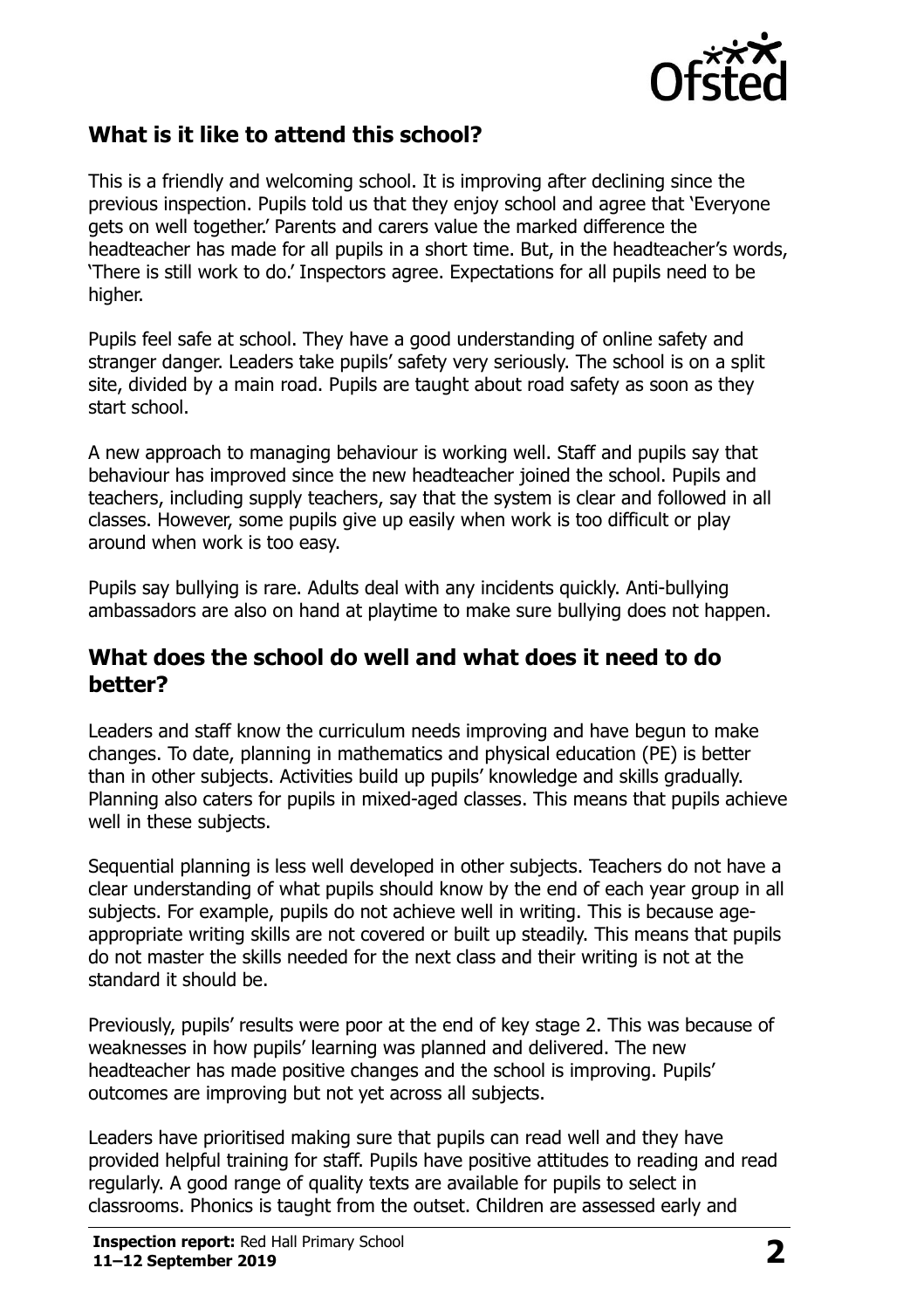

grouped by ability in the early years and key stage 1. Pupils' reading books match the sounds pupils learn. While extra help is provided for those who struggle to read, the lowest-ability pupils do not catch up quickly enough.

Leaders ensure that pupils with special educational needs and/or disabilities (SEND) are given good support. Pupils with SEND are well cared for and receive regular help. Parents appreciate the support their children receive.

Pupils enjoy taking on extra jobs in school. They like the greater range of clubs, trips and events now offered. Pupils have a good understanding of the school's core values. They show respect and tolerance for others but are unsure about the beliefs of different religious groups.

Pupils' attendance is improving. Nevertheless, attendance of disadvantaged pupils is lower than that of other pupils in the school and needs to improve.

The headteacher is making a real difference. She has quickly gained the confidence of staff, parents and governors. Leadership in other areas is not always as good. It is strongest in mathematics. Governors have developed their skills and knowledge. They now have a very accurate picture of the school. Most staff feel that their workload is manageable. They recognise that changes are needed to ensure that the school regains its good status as soon as possible.

Children in the early years settle quickly because their needs are met well. Staff model language clearly so that children learn to speak properly. Physical development is also planned well, although the outdoor area needs refurbishing. Training last year has helped inspire and energise teaching staff. They have introduced new ideas, such as having reading books in the snack café. However, children have not achieved as well as they should. This is due to children not being challenged sufficiently and lack of permanent leadership in this part of the school.

### **Safeguarding**

The arrangements for safeguarding are effective.

The headteacher leads on safeguarding. She is extremely knowledgeable and experienced in this area. Relevant and recent guidance is shared promptly with staff and governors. Staff training ensures that all adults are alert to signs of abuse and know what steps to take if they have a concern. Record-keeping is efficient and detailed. Referrals to other agencies are made where needed. The headteacher is persistent in following these up to ensure that pupils and their families get the help needed.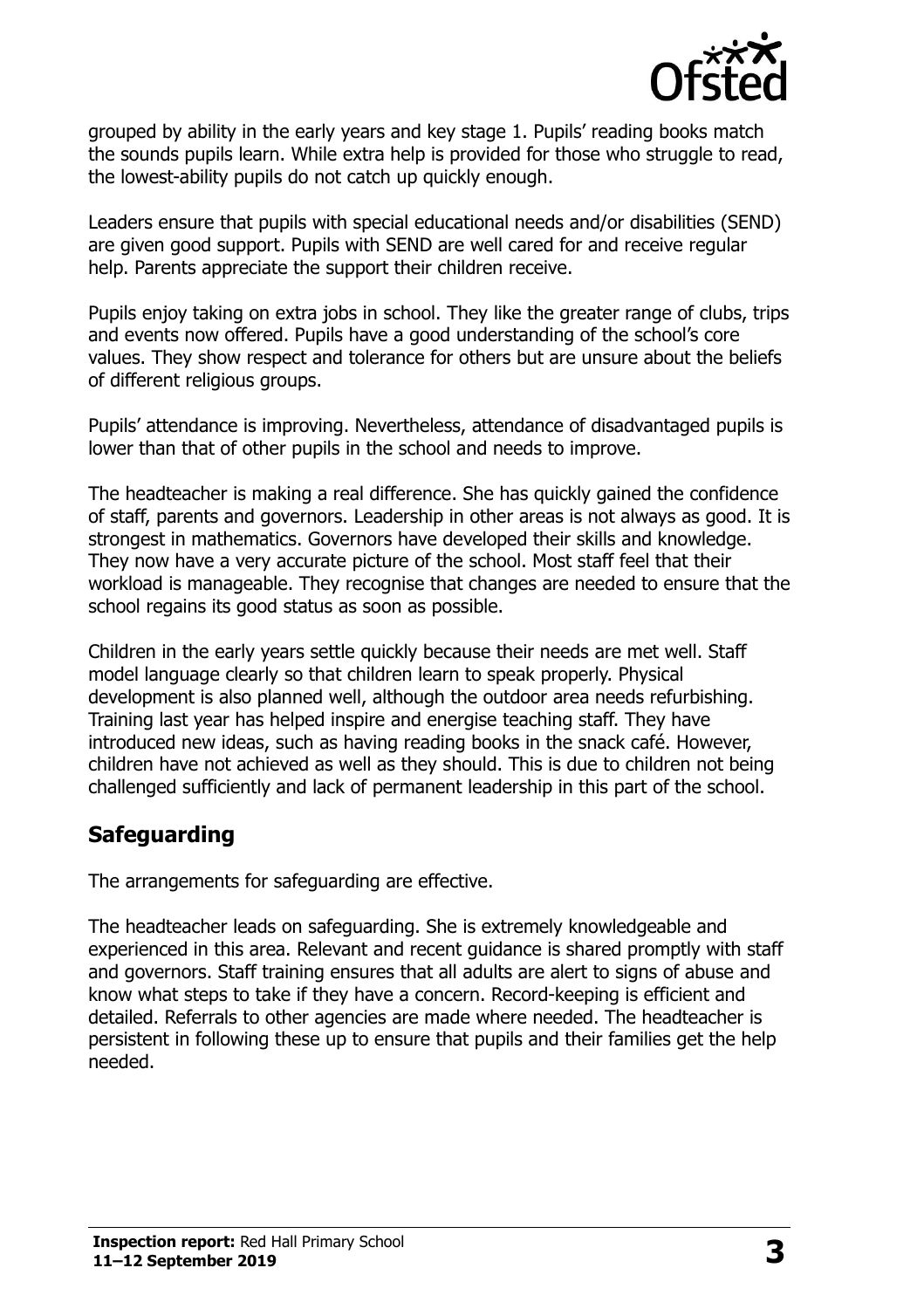

# **What does the school need to do to improve?**

# **(Information for the school and appropriate authority)**

- While the school is improving, it still does not provide a good quality of education. Leaders' success in improving mathematics in key stage 2 has not been replicated in key stage 1 or in writing across the school.
- Mathematics and PE are planned and delivered effectively. Other subjects are not. Leaders should ensure that there are clear plans for all curriculum subjects that show which skills and knowledge will be taught and when.
- Leaders should check that phonics teaching for the lowest 20% of pupils in reading is effective. Additional support should ensure that these pupils catch up quickly with their classmates.
- The outdoor early years area is not stimulating for young children. A lot of the equipment is old and weathered. Some areas are not well planned or set up to aid learning. For example, the utensils for the 'mud kitchen' were too high for children to reach and the kitchen itself lacked mud, sand and water. Children are not always challenged well enough. This means that too few reach or exceed a good level of development.
- Governors need to develop senior leadership further so that this does not rest solely with the headteacher. Subject leadership in English requires development alongside permanent leadership in the early years in order to raise achievement.
- Pupils have a good understanding of the school's own values but lack understanding about some British values. Pupils have some knowledge about Muslims and Christians but lack knowledge about the beliefs of other religious groups such as Hindus, Jews, Sikhs and Buddhists.
- The attendance of disadvantaged pupils is lower than other pupils in the school. The school needs to continue to work with parents to emphasise the importance of daily attendance.

### **How can I feed back my views?**

You can use [Ofsted Parent View](http://parentview.ofsted.gov.uk/) to give Ofsted your opinion on your child's school, or to find out what other parents and carers think. We use Ofsted Parent View information when deciding which schools to inspect, when to inspect them and as part of their inspection.

The Department for Education has further quidance on how to complain about a school.

If you're not happy with the inspection or the report, you can [complain to Ofsted.](http://www.gov.uk/complain-ofsted-report)

#### **Further information**

You can search for [published performance information](http://www.compare-school-performance.service.gov.uk/) about the school.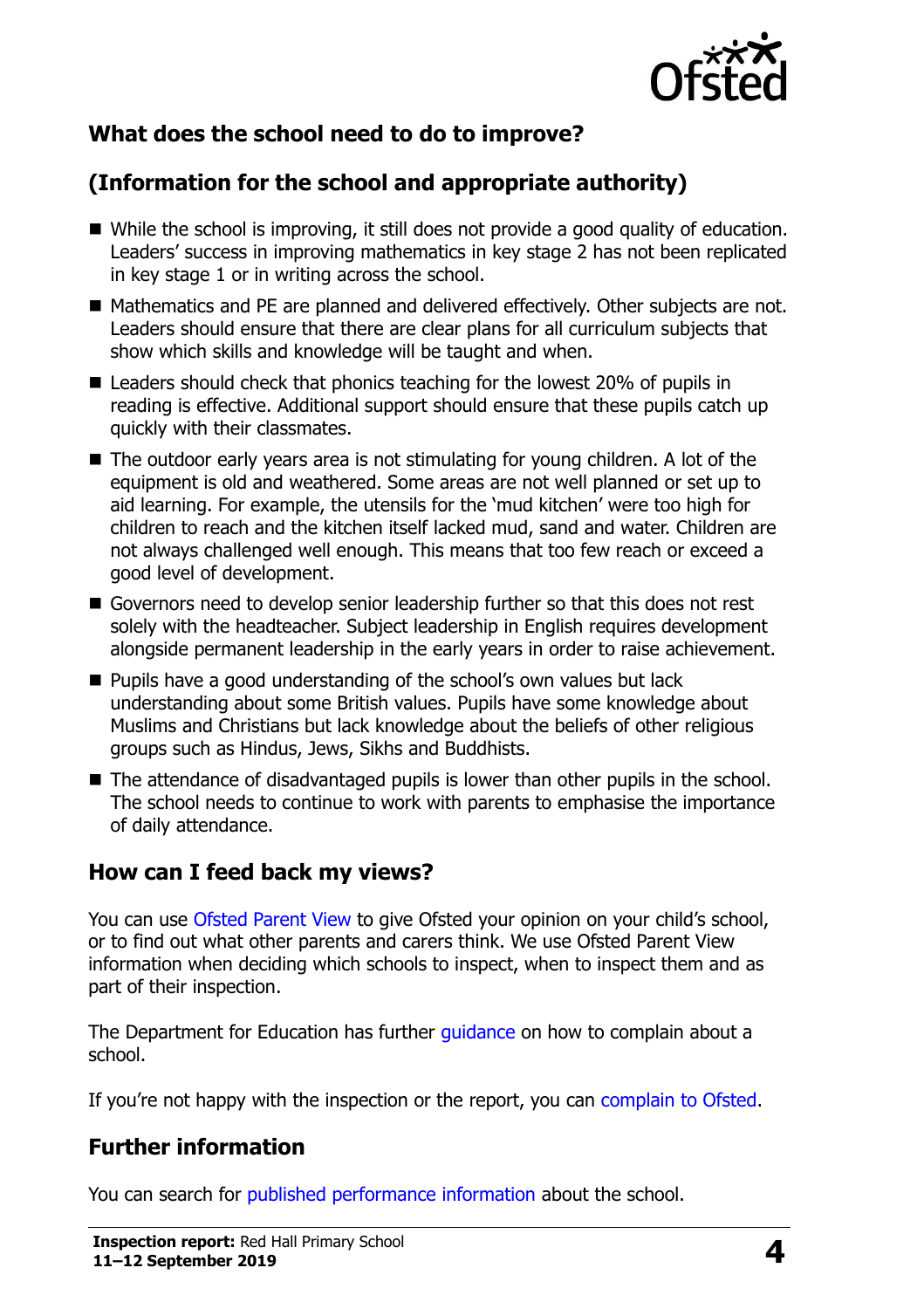

In the report, '[disadvantaged pupils](http://www.gov.uk/guidance/pupil-premium-information-for-schools-and-alternative-provision-settings)' refers to those pupils who attract government pupil premium funding: pupils claiming free school meals at any point in the last six years and pupils in care or who left care through adoption or another formal route.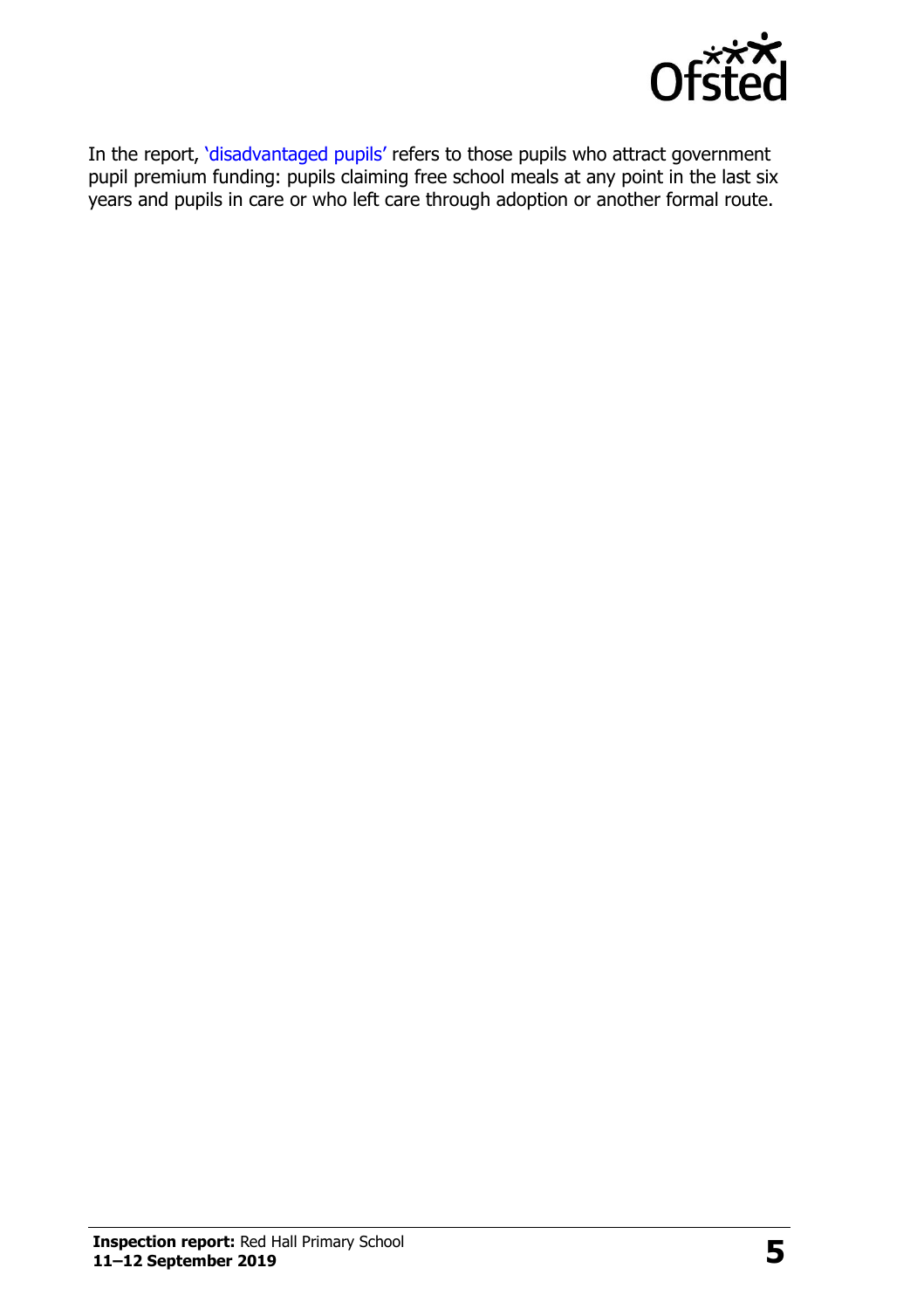

# **School details**

| Unique reference number             | 103784                    |
|-------------------------------------|---------------------------|
| <b>Local authority</b>              | <b>Dudley</b>             |
| <b>Inspection number</b>            | 10058538                  |
| <b>Type of school</b>               | Primary                   |
| <b>School category</b>              | Community                 |
| Age range of pupils                 | 3 to 11                   |
| <b>Gender of pupils</b>             | Mixed                     |
| Number of pupils on the school roll | 355                       |
| <b>Appropriate authority</b>        | The governing body        |
| <b>Chair of governing body</b>      | Mark Westwood             |
| <b>Headteacher</b>                  | <b>Helen Tomlinson</b>    |
| Website                             | www.redhallprimary.co.uk/ |
| Date of previous inspection         | 20-21 January 2015        |

# **Information about this school**

■ The headteacher was appointed in January 2019.

### **Information about this inspection**

We carried out this inspection under section 5 of the Education Act 2005.

- Inspectors held meetings with the headteacher and leaders for the early years, key stage 1 and key stage 2. They also met subject leaders for reading, writing, mathematics, PE, the early years and SEND. Discussions were also held with three members of the governing body, including the chair of governors, and a representative from the local authority.
- Inspectors talked to non-teaching members of staff, including support staff and midday supervisors, to gather further information about school life.
- Four subject areas were looked at in depth as part of this inspection. These were early reading in the Reception Year and key stage 1; writing in lower key stage 2; and mathematics and physical education in upper key stage 2. These subjects were agreed with the headteacher at the start of the inspection.
- Inspectors visited some classes in the four selected subject areas, alongside the headteacher or subject leader. Inspectors spoke to groups of pupils about their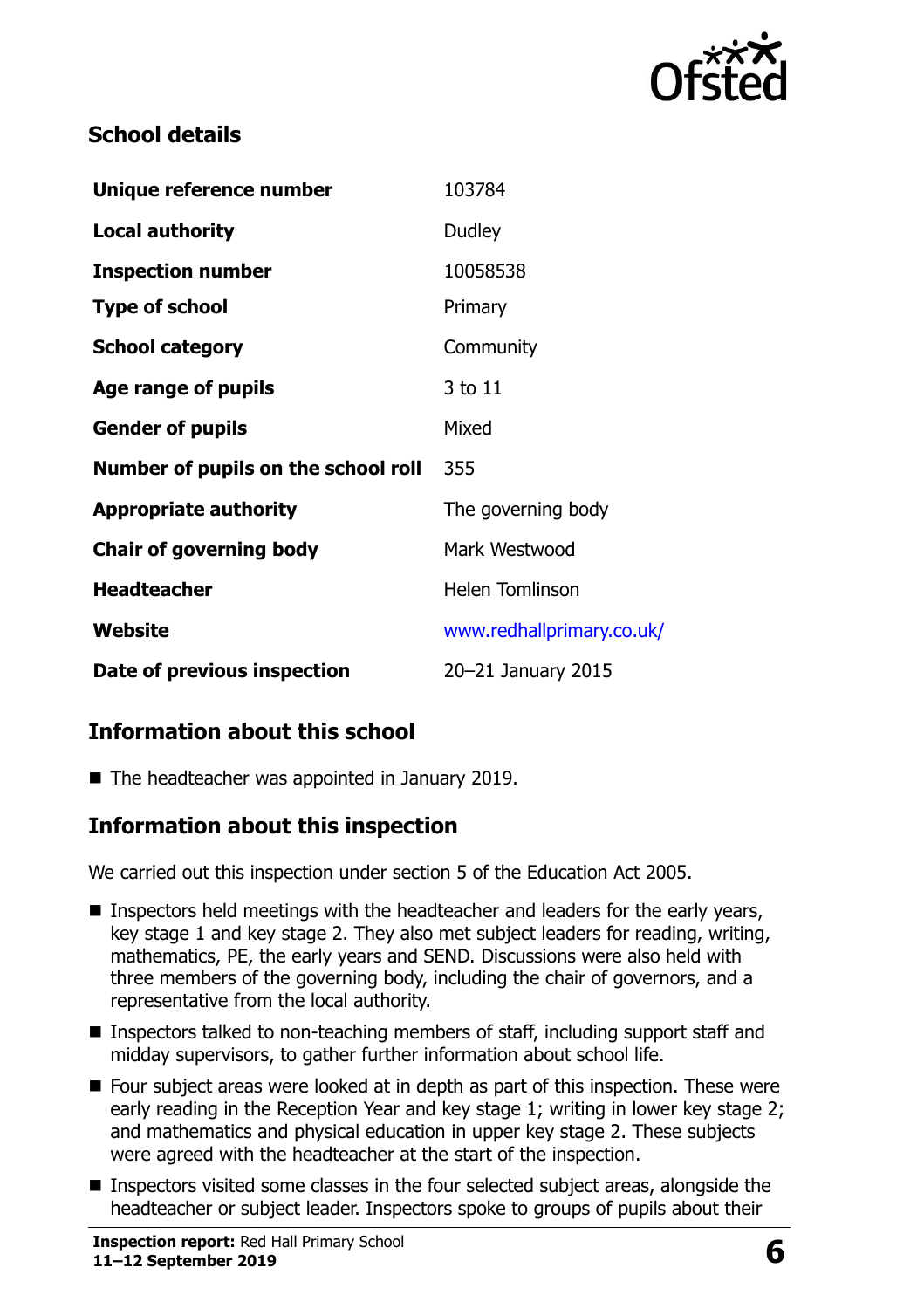

learning and talked to them about the work covered in the lesson visited. Work in pupils' books and previous learning was also discussed. Inspectors spoke to the teachers who taught these lessons.

- Inspectors observed adults hearing individual pupils read. These were lowerability pupils who receive extra support to help them catch up.
- Pupils' behaviour was observed during lessons and at breaktimes. Behaviour records were also checked.
- Inspectors took account of the 20 free-text messages and responses to Parent View, Ofsted's online survey. Comments were also sought from parents as they brought or collected their children to or from school.
- Pupils' views were collected, both formally and informally, during the school day.
- There were 17 responses to Ofsted's staff questionnaire and their views were taken into account.
- School records and documents were checked in relation to attendance, plus the school's own evaluation of its effectiveness and the school action plan.
- Safeguarding checks included looking at the school's central register of adults working in the school. Safeguarding procedures and records were also examined with the school's safeguarding officer. Different staff were spoken to in order to check their knowledge and understanding of what steps they would take if they had a concern about a pupil.

#### **Inspection team**

| Heather Simpson, lead inspector | Her Majesty's Inspector |
|---------------------------------|-------------------------|
| Rob Bourdon-Pierre              | Ofsted Inspector        |
| Karen O'Keefe                   | Ofsted Inspector        |